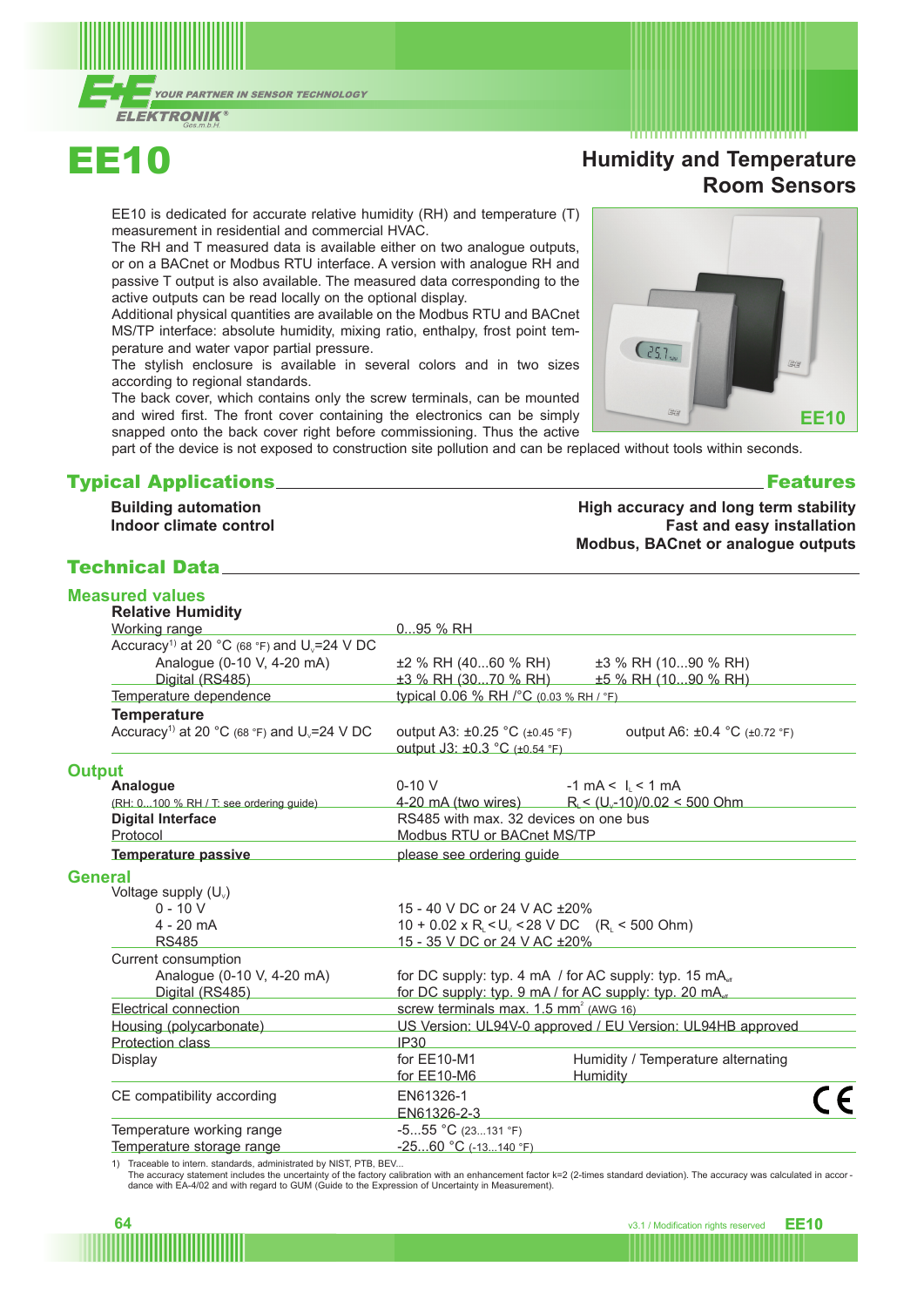**YOUR PARTNER IN SENSOR TECHNOLOGY** 

**ELEKTRONIK®** 

# Connection Diagram



**Screw terminals appropriate for daisy-chain wiring**

**Enclosure** 



#### **Dimensions:**

EU: W x H x D =  $85$  x 100 x 26 mm  $(3.3 \times 3.9 \times 1")$  $\underline{US:}$  W x H x D = 85 x 136 x 26 mm (3.3 x 5.4 x 1")

#### **Colour:**

EU-Standard, US: Front cover: signal white RAL9003 Back cover: light grey RAL7035

EU-Grey: Front and back cover: anthracite grey RAL7016

EU-Silver: Front and back cover: white aluminum RAL9006

### Scope of Supply

- EE10 Sensor according to ordering guide
- Mounting materials
- Test report according to DIN EN10204 2.2
- Quick user guide (for digital output only)